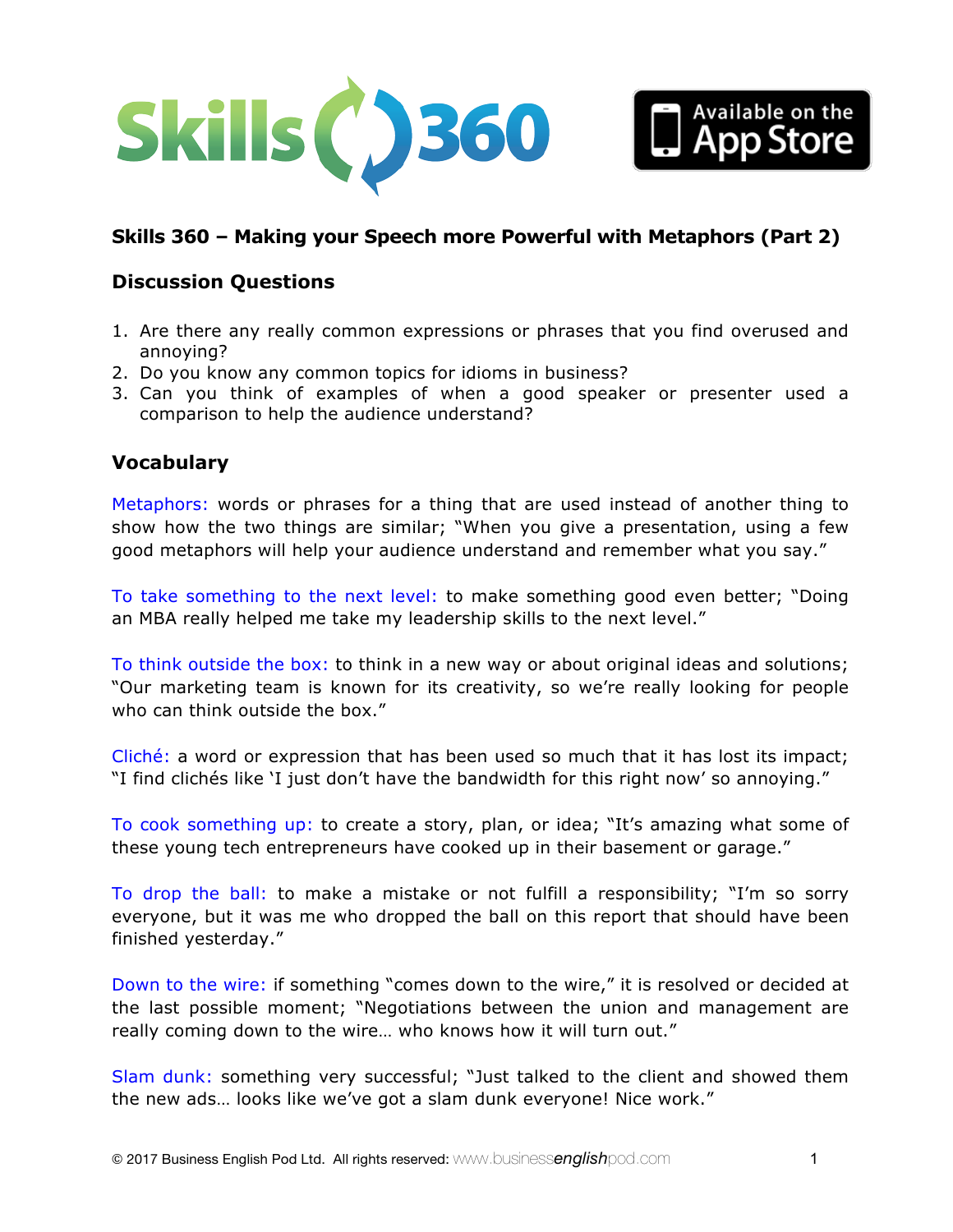Endless: having no end, or very very long; "It feels like we've had an endless string of financial mistakes, so hopefully this new CFO can turn things around."

To pull out something: to take something out in order to use it; "If things get tense during the meeting, you might want to pull out a good joke to lighten the mood."

Interlocking gears: toothed wheels that fit together to transfer power from an engine to a machine; "When the interlocking gears in a car transmission become worn down, they may slip and cause a dangerous loss of power."

A well-oiled machine: a machine that works very well; also, a team or process that works very well; "Amazon's distribution centers run like a well-oiled machine."

Parallel: a thing or situation that is similar in many ways to another thing or situation; "I think our financial situation is parallel to the experience of a lot of European companies in the 1980s."

To paraphrase: to express an idea or statement in different words; "If I can just paraphrase what Toni was saying: these designs really aren't going to work."

To stick with you: if something "sticks with you," you remember it; "What sticks with me most from that conference was the presentation on workplace wellness."

Analogy: a comparison between two similar things that helps people understand; "A great analogy for the distribution process is a chain, where different links join together in a long series."

To transform: to completely change; "With the assembly line, Henry Ford completely transformed the business of manufacturing."

Ingrained: not easily changed, especially for beliefs or attitudes; "We want to change some of our production processes, but many of the employees' work habits are very ingrained."

Essence: the most basic or central quality or aspect of something; "We do some print work, but the essence of our business is web design."

Burnout: when you work so hard that you have no energy left or become sick; "I've been working 70-hour weeks and I'm starting to worry about burnout."

To tread water: to move your arms and legs in the water to stay on the surface; "I feel these days like I'm just treading water, and maybe I need a career change."

To figure out: to determine or be able to understand; "Greta, can we just go for coffee and figure out why we don't seem to be able to work together very well?"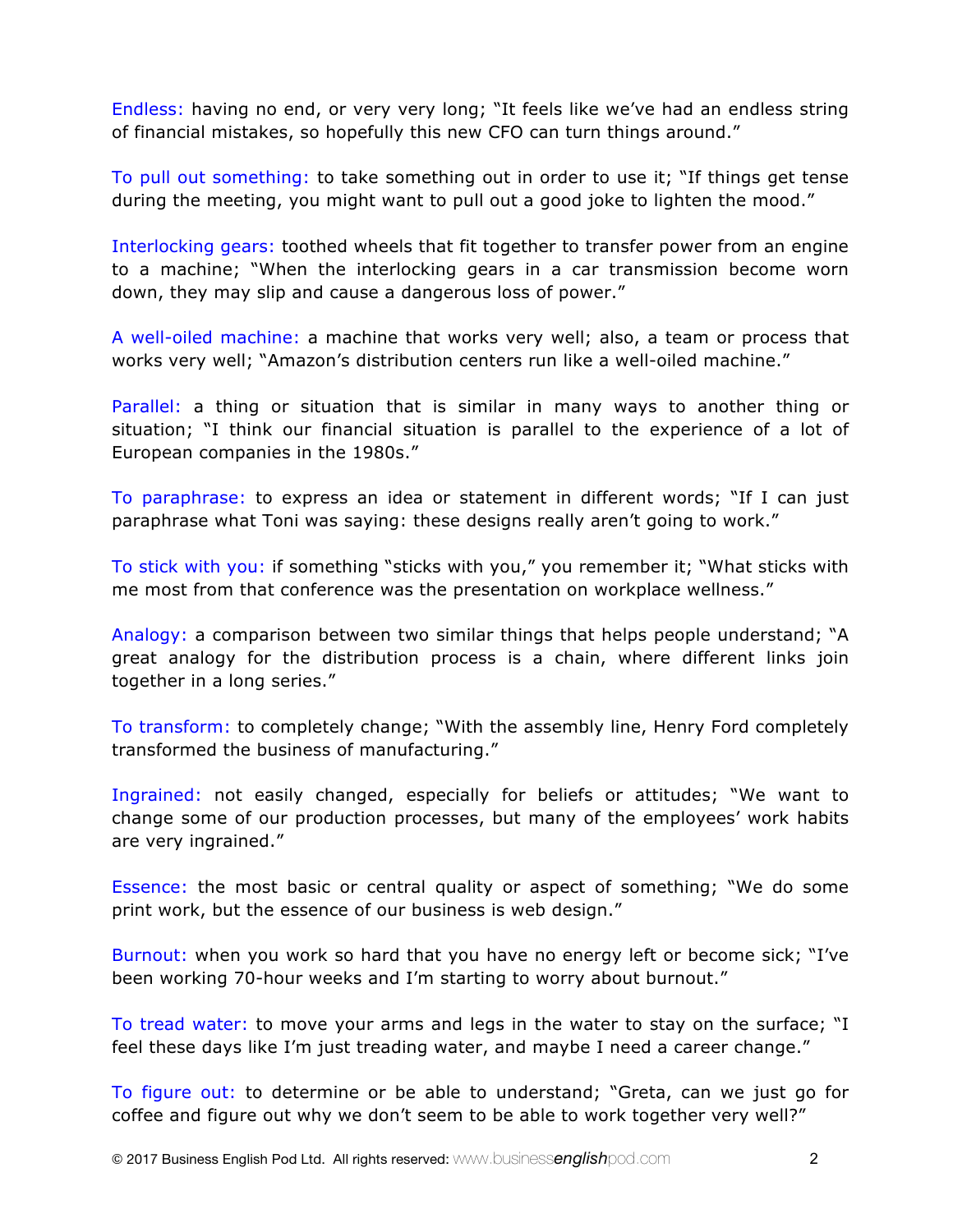## **Transcript**

Hello and welcome back to the Skills 360 podcast. I'm your host Tim Simmons, and today I want to give you some more tips for using metaphors in English.

If you tuned in last time, you'll remember that a metaphor is when you compare something you're talking about to another idea. A classic example of a metaphor is "time is money." But, if you really want to use metaphors to take your English to the next level, you'll need to learn to think outside the box.

Whoa, wait a second. What did I just say? "Take it to the next level" and "think outside the box?" Well, those expressions are idioms, which is one kind of metaphor. But haven't you heard those expressions a bit *too* much? I sure have. And that's why I suggest *avoiding* these kinds of extremely common metaphors, or clichés. A cliché is an expression that is used so much that people don't really think about its meaning any more. And if you use clichés, you won't make a good impression on people.

So don't just memorize extremely common metaphors. Instead, make new ones. But about what? Well, in business we cook up metaphors from many interesting topics. Take sports, for example, which are easy to compare with business. This is why you might talk about "performance," or "scoring a goal," or "coaching." And that's why we use expressions like "drop the ball" and "down to the wire" and "slam dunk."

Sports aren't the only source of metaphors. Other great topics are food, war, games, gardening, and mechanics. But really, the list of topics is endless. The important thing is that you use metaphors that connect with your audience and your purpose.

So which topic might be useful if you're trying to motivate your team before taking another company to court? Well, then you might pull out the war metaphors and talk about "doing battle" and "sharpening your swords" and "attacking the enemy." Or if you're giving a presentation to engineers about teamwork, you might draw on mechanics. For example, you might talk about "interlocking gears" and "a well-oiled machine."

These kinds of metaphors are very direct. We are saying that one thing *is* another thing. But sometimes we rely on longer comparisons between two things to show how they're parallel. For example, I'll always remember when I heard a speaker compare a business to a plant. To paraphrase, he said something like "a business is like a plant, in that it's either growing or dying. There's nothing in between." He went on to explain how helping a plant grow and taking care of a business are very similar. It stuck with me because it really made sense. He could have expressed all the same ideas about business *without* talking about plants. But the comparison really helped explain the ideas.

We call this kind of comparison an *analogy*. It's similar to a metaphor, but it's less direct. We compare two things and show how they're similar in many different ways.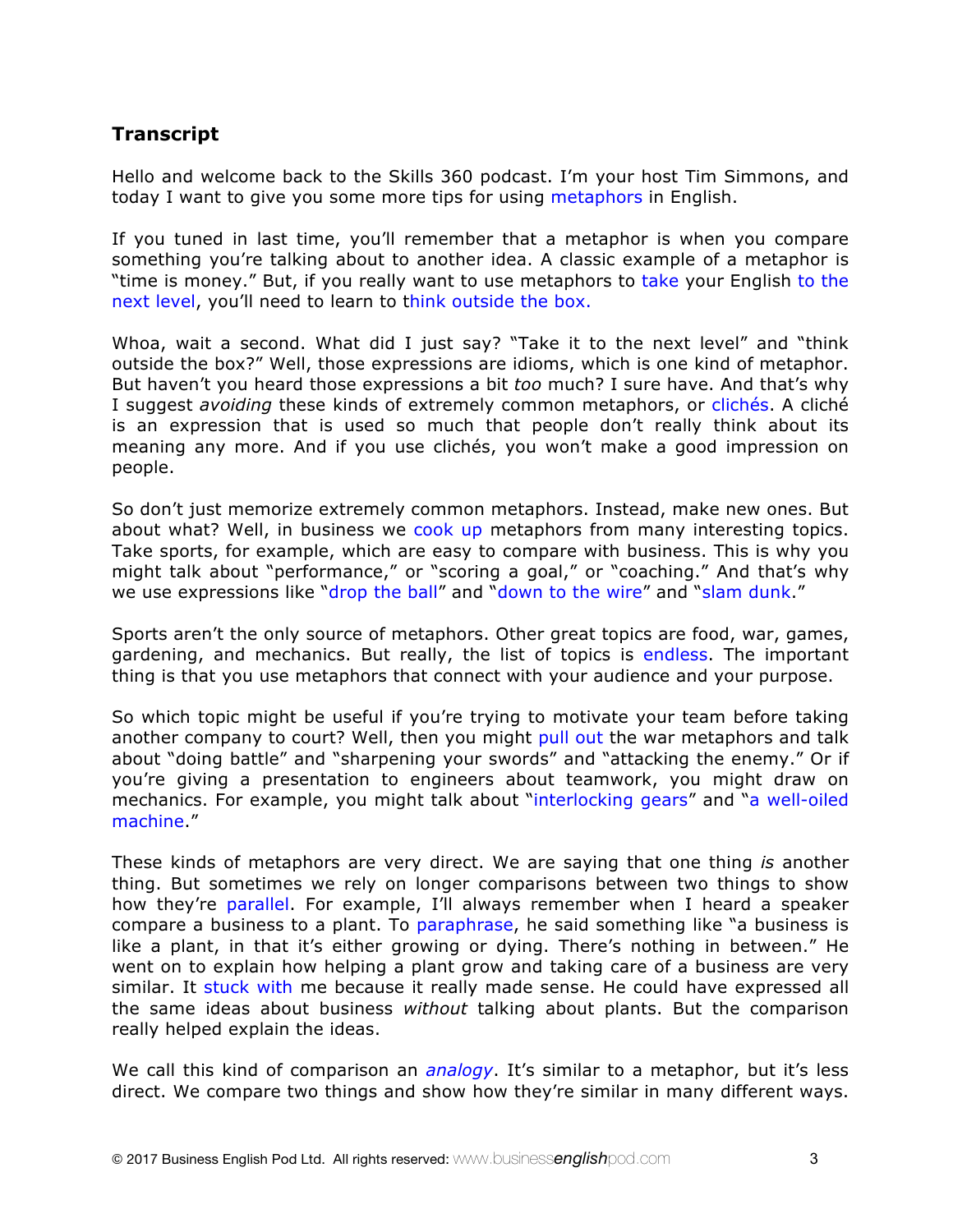Analogy helps people understand and remember. It gives them a way to think about something that makes sense to them.

One great example of analogy comes from the world of computers. It's an analogy that helped transform computers from big mysterious machines to everyday tools for the home and office. That analogy is the "desktop." On your computer desktop, you've got folders, which contain files and documents. This analogy has become so ingrained that we don't even think about it anymore, which only shows how powerful and lasting analogies can be!

So how do you come up with your own analogies? Well, you start with an idea about a topic that you want to explain. Think about the essence of the idea, it's most basic elements or features or emotions. Now, brainstorm other things that people are familiar with that have the same essence. And once you find something that works, you'll find many different ways to show the similarity.

Here's my own example for you: just the other day I had to give a presentation about avoiding burnout from too much work. So I thought about how people who work really hard to achieve something need to take regular breaks.

Then I brainstormed other familiar situations that are similar, and I came up with the idea of swimming, like if you're trying to swim across a lake. You need to stop occasionally to tread water and rest. And you need to look around to figure out where you're going and to appreciate where you are. Without doing this, you won't have the energy or motivation to continue. And in the end, I told the audience they should learn to rest, not quit. And judging by the comments I got after the presentation, I think this analogy really worked for people.

And I hope it works for you too. I hope you see how analogy can be a powerful tool in helping people understand and remember your ideas.

That's all for today. If you'd like to test yourself on what we've just covered, have a look at the **BusinessEnglishPod.com** website. There you'll find a quiz about today's show as well as a complete transcript.

So long. And see you again soon.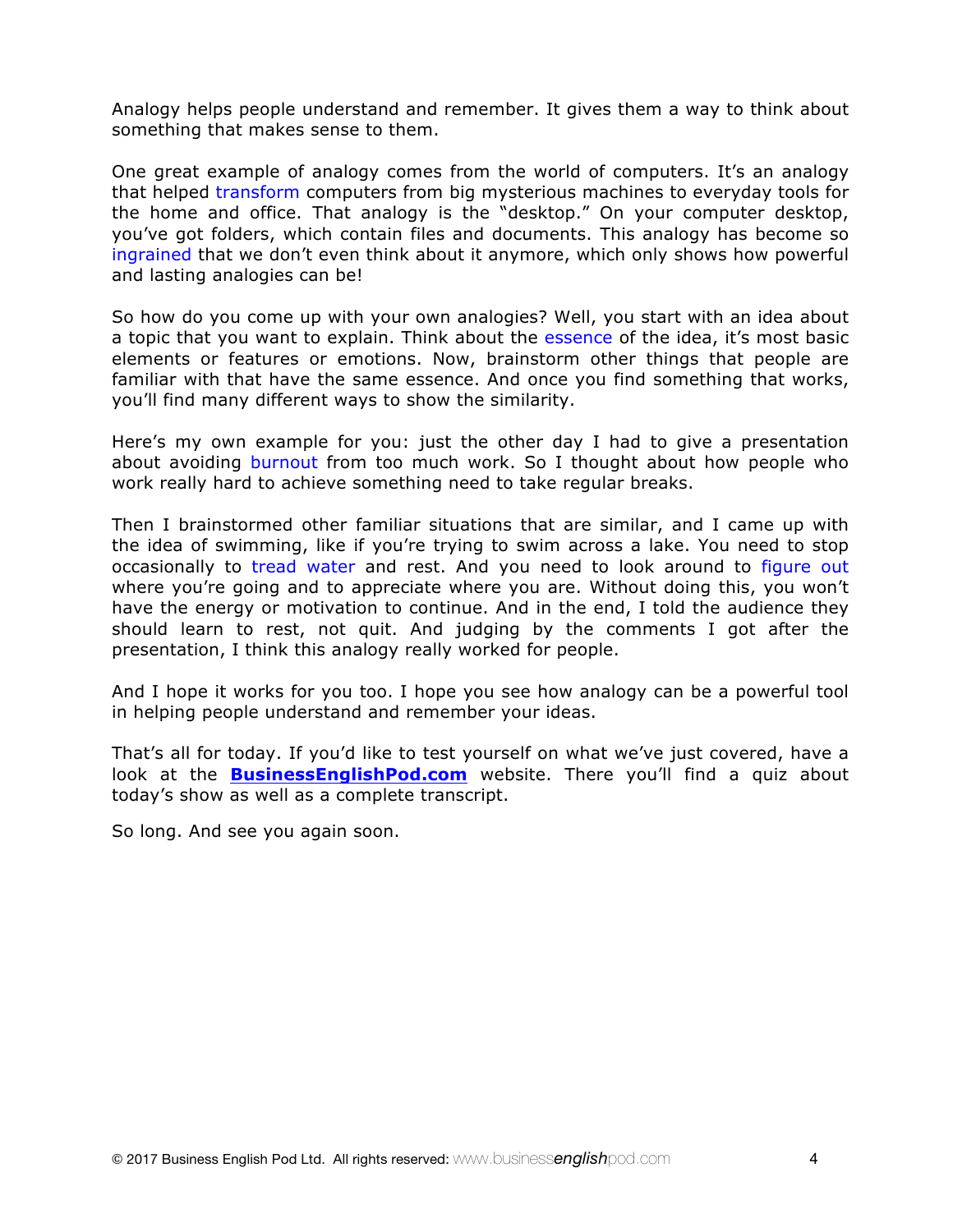### **Review**

- 1. What is a "cliché?"
	- A A phrase that has a lasting impact on listeners.
	- B A phrase that English has adopted from another language.
	- C A phrase that has lost meaning through overuse.
	- D A phrase that simplifies a complex idea.
- 2. Which of the following are given as common topics for business idioms and metaphors? [Select all that apply]
	- A Sports
	- B Family life
	- C Mechanics
	- D Mathematics
	- E Games
	- F Art
	- G Gardening
- 3. When using metaphor, it is important to choose topics that connect with… [choose 2]
	- A …your interests.
	- B …your purpose.
	- C …your field of work.
	- D ...your audience.
- 4. Which of the following is NOT an analogy?
	- A On your computer, you have "folders" that contain "files."
	- B Businesses are like plants, which are either growing or dying.
	- C Because of his colorful language, the presenter's ideas really stuck with me.
	- D Just like a swimmer in a lake, everyone needs to take breaks from work from time to time.
- 5. Analogies are effective because they help your audience…
	- A … understand and remember.
	- B … create and inspire.
	- C … visualize and communicate.
	- D ... problem-solve and cooperate.
- 6. What's the first step in creating an analogy?
	- A Brainstorm topics that your audience might be interested in.
	- B Think about the most basic elements or features of your idea.
	- C Think about comparisons that have helped you understand.
	- D Make a list of overused metaphors or comparisons related to your topic.